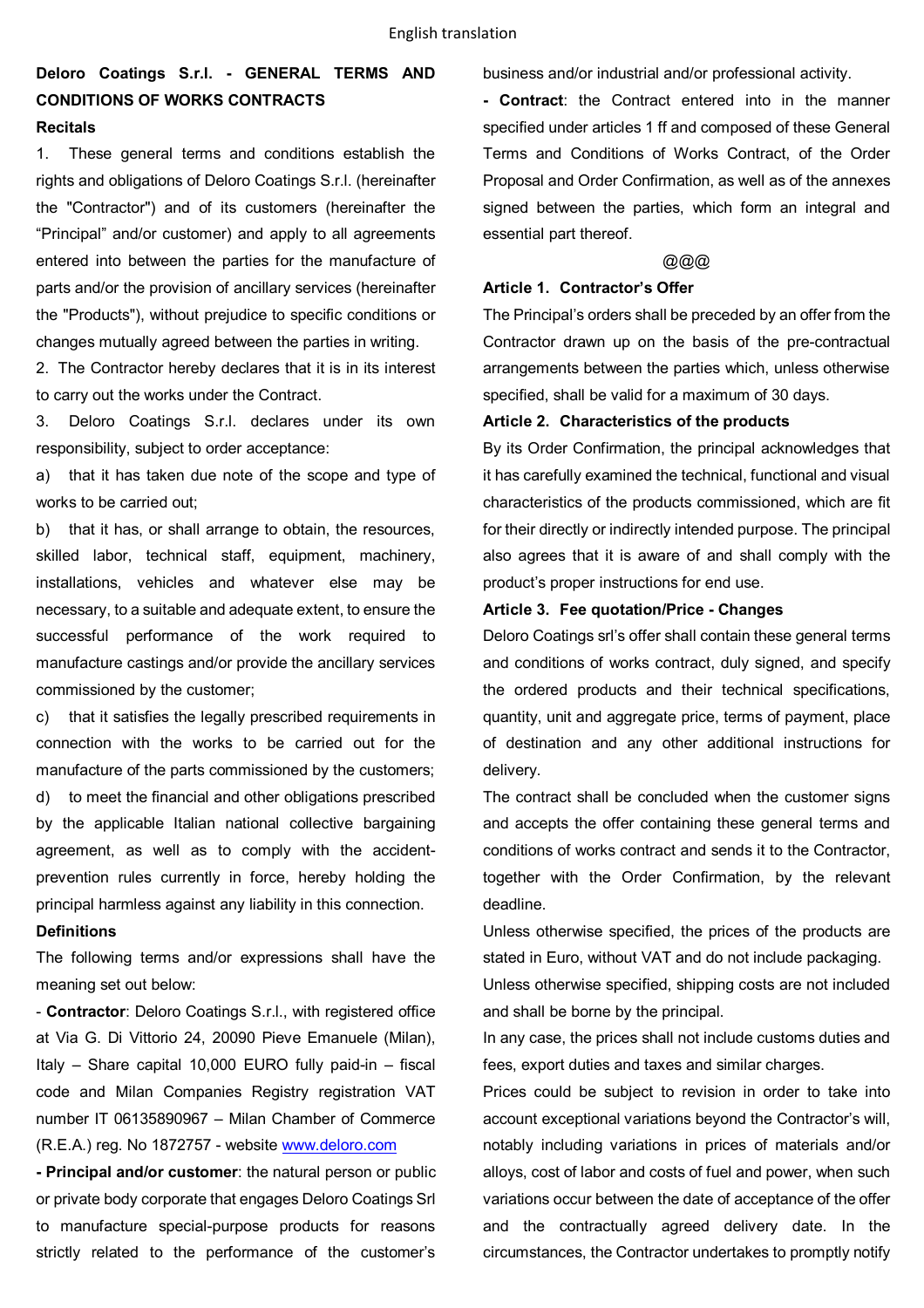the principal of any such variation, and the principal shall be bound to accept the resulting price adjustment up to a maximum of 25%.

If the adjustment exceeds one fourth (25%) of the price originally agreed, the Contractor may terminate the agreement and claim fair compensation to be determined based on the status of the works and the value of the contract.

If significant variations exceeding one fourth (25%) of the total agreed price occur, the Principal may terminate the agreement and shall be required to pay fair compensation to be determined based on the status of the works and the value of the contract.

#### **Article 4. Quantity**

In case of a non-recurrent order and/or an order for small amounts, due to unpredictability of the yield rate, the Principal hereby agrees to request + 2% more of the ordered quantity at the agreed price, separately specifying the quantity requested and the excess percentage applied.

#### **Article 5. Inspection and Payment**

Before delivery, the principal shall inspect the works, as soon as the Contractor puts it in a position to do so.

Within 10 days from completion of the inspection. In case of successful outcome of the inspection, the report shall also contain an unconditional acceptance of the works.

Where, despite the Contractor's request to do so, the principal fails to carry out the inspection or to inform the Contractor of the outcome of its inspection within 10 days from its completion, the works shall be deemed to have been accepted.

The works shall be deemed to have been accepted also if the principal raises no objections upon delivery of the works, even if no inspection was carried out.

If, as a result of the inspection, it appeared that further processing and/or formalities were required in order to comply with the contractual conditions and/or project specifications, the inspection report shall specify the nature of such actions, set a deadline for their completion and state the manner in which an inspection thereon shall be conducted.

Should the works be accepted with reservations due to the presence of flaws or defects or should a written statement of non-acceptance be issued, describing the reasons for such non-acceptance, the inspection report shall specify the actions to be taken in order to remedy any such flaws and/or defects within a fair period of time.

If the works concern batches rather than single pieces of products, either party may request that only some of the pieces in the batch be inspected.

It is hereby expressly agreed that the Contractor shall be entitled to payment of the agreed consideration following delivery of the products and issue of the relevant invoice. The customer shall make the relevant payment into the bank account specified by the Contractor in accordance with the agreed terms of payment.

The principal shall submit upon each payment a statement clearly identifying each of the Contractor's invoices, the date of payment and the amount paid for each.

In the event that payment is made after the period stated in the invoice, the principal shall be automatically liable, with no need for sending a notice of default, to late-payment interest at the rate stated in legislative decree 231/2002.

The Contractor shall be entitled to suspend the processing of current orders until full payment of prior supplies.

The Contractor shall retain all rights at law pertaining to collection of unpaid amounts owed by the principal under the Contract, and the Principal shall reimburse the Contractor for all costs associated with such collection activities including reasonable attorney and/or court fees.

#### **Article 6. Access**

The principal may enter the Contractor's facility which is performing the order only on reasonable notice and during regular business hours, subject at all times to the Contractor's safety rules and rules pertaining to limitations necessary to comply with applicable import and export regulations and/or protection of the confidential information and/or of the intellectual and/or industrial property of the Contractor and/or its customers.

Upon its visits during the performance of the works for the manufacture of the commissioned products, the principal shall have the right/duty to carry out conformance checks in order to ascertain full and proper performance of the works under the contract with a frequency suitable to ascertain that they are regularly carried out.

Conformance check reports will be carried out.

The activities necessary for the conformance check shall be performed at the customer's expense.

#### **Article 7. Transportation/Delivery**

Unless otherwise agreed in writing between the parties, the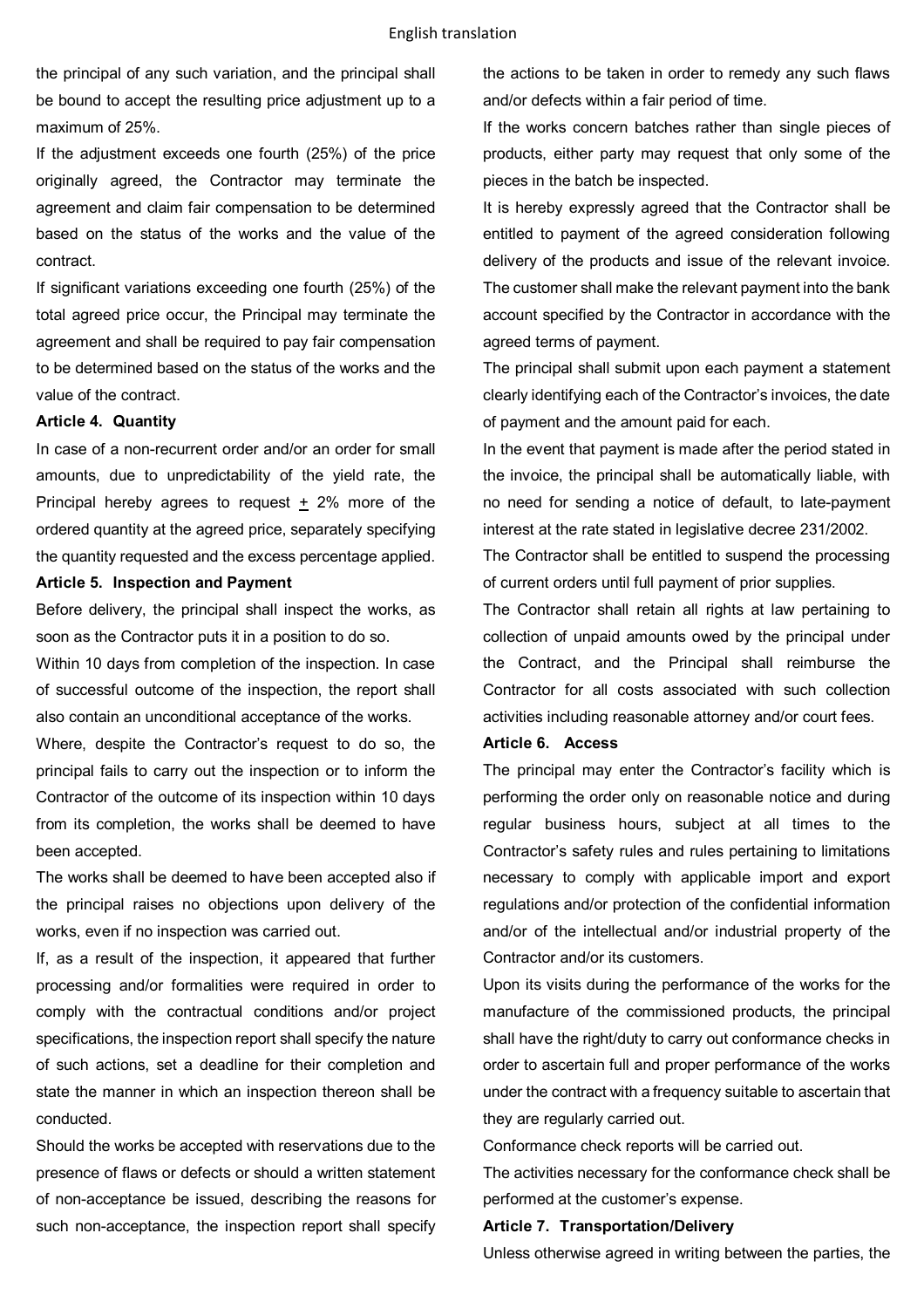Principal shall always be liable to the risks associated with the goods in transit.

Any complaints as to the quantity or the good state of packaging (boxes, containers etc.) or products shall be directly made to the carrier upon delivery, by stamping the wording "*accepted with reservations*" on the consignment or delivery note.

Any discrepancy between the order and the quantity of goods manufactured and ready for delivery shall be agreed in advance.

#### **Article 8. Force Majeure**

The Contractor shall not be liable for delays in filling an order or failure in the performance of any of its obligations hereunder for reasons beyond the Contractor's reasonable control, including, but not limited to, accidents, terrorist acts, wars, shortages of materials, fuel or power, floods, earthquakes or other acts of God, intentional acts or omissions of the Principal, delays in transportation or lack of transportation facilities, priorities required, requested or granted for the benefit of the Italian government, restrictions imposed by law or any rules or regulations, or any cause beyond the Contractor's reasonable control.

#### **Article 9. Warranty**

The Contractor warrants that the goods manufactured and delivered to the principal under these General Terms and Conditions of Works Contract shall conform to the principal's specifications and be free from flaws and/or defects and/or discrepancies in material and workmanship for a period of twelve (12) months from the date of delivery of the manufactured products.

The warranty does not apply if the principal accepted the works, and the discrepancies or flaws were known to it or were visible, provided that they were not intentionally concealed by the Contractor.

The customer shall report any flaws, defects and nonconformance to the Contractor, under penalty of forfeiture of the warranty**,** within 60 days from the relevant discovery. The parties agree that the products installed/used by the Principal shall be deemed to have been accepted when the customer fails to carry out the relevant inspection. Likewise, the Contractor may not be held liable and shall not be expected to indemnify the customer for damage caused by improper use of the products.

The Contractor agrees to repair, correct or replace at no cost to the Principal any such products which prove to be flawed, defective or non-conforming, and the Principal shall have an obligation to return them to Deloro Coatings Srl. The Contractor may participate in the failure investigation of the causes for the alleged flaw, defect or non-conformance of the products, it being understood that this shall not constitute an admission of liability.

Repair, correction or replacement of any non-conforming products shall constitute an alternative remedy for the Principal, without prejudice for its right to ask for a proportional decrease of the price in the event that the Contractor is unable to remedy within reasonable time, based on the nature / complexity / difficulty of the product.

The above shall be without prejudice for the customer's right to claim termination of the contract due to non-compliance, resulting in the repayment by Deloro Coatings Srl of the price paid and the applicability, on an exclusive basis, of the penalty clause under Article 10 of these general terms and conditions of works contracts as the sole compensatory remedy for any and all damage.

In any event, the warranty shall not apply to facts attributable to the Principal who, based on its professional experience, is fully aware of the risk assumed, i.e.:

- errors in the design, in the choice of the materials used (such as, for instance, alloys), in the size or the products and/or their compatibility with the use of the installation, machinery, equipment and/or related to the production process;
- assembly errors;
- incorrect storage, keeping and maintenance of the product;
- use of the product in combination with another at a different level of wear and tear;
- tampering with or direct attempts at repairing or modifying the product;
- taking late action to control the damage caused by the product's improper functioning;
- regular wear and tear of the product.

Furthermore, the warranty shall exclusively apply to materials used in manufacturing the product and purchased directly by the Contractor. Deloro Coatings Srl shall not be liable for defects in the materials supplied by the principal, not discovered during the performance of the works.

**Article 10. Penalty clause, limitation to compensation for damage due to severe delay and/or non-compliance**  In the event of non-compliance or severe delay in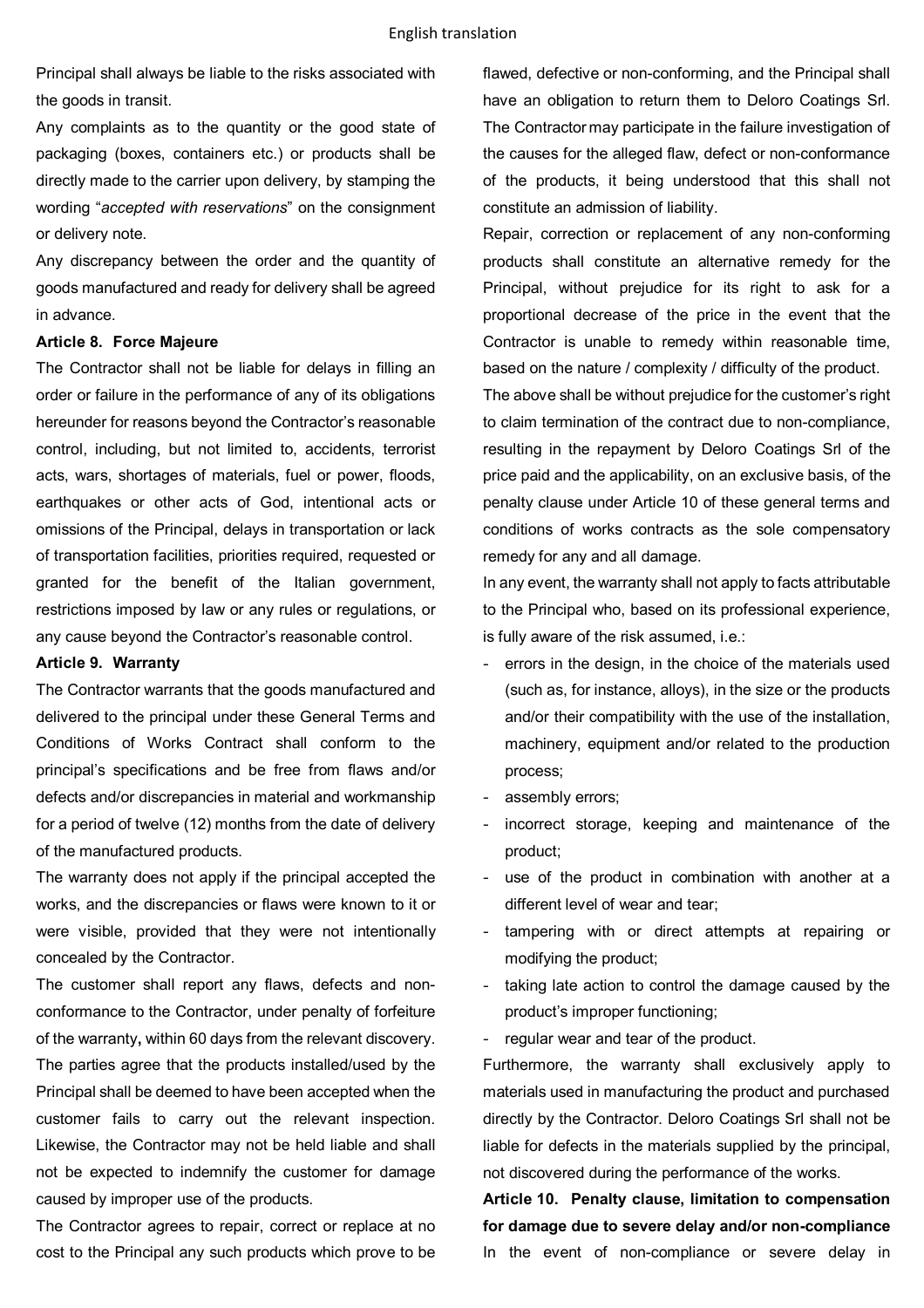compliance, the Contractor shall pay the customer, as maximum damages, 25% of the contractual value of the order, the parties having agreed that compensation shall be limited to the works to be performed under the contract and shall not be extended to any other damage. This amount is agreed as the maximum compensation claimable by the principal, who shall not be entitled to any additional payment for any reason.

#### **Article 11. Material Return Authorization Procedure**

The return of all flawed, defective or non-conforming parts shall be authorized by the Contractor. The Parties will agree in writing any instructions associated with the return of such product.

#### **Article 12. Limitation of Liability**

The warranty for the quality of the products supplied is provided with reference to the product technical specifications and/or technical enclosure, which the Principal declares to be acquainted with.

Subject to the above limitations, Deloro Coatings S.r.l. exclusively warrants that the products delivered are compliant with those ordered and not that they are fit to meet specific needs of the Principal or any third parties, even if they were the object of the order accepted, through the full description of the conditions of operation of the installation and/or the equipment and/or the vehicle and/or the machinery and/or productive process.

Therefore the Principal shall be solely responsible to ensure that:

- a) products are properly designed,
- b) the relevant safety regulations for their operation are observed,
- c) the relevant materials and test procedures are properly selected
- d) the engineering specifications and the engineering documents and drawings and whatever else has been provided to the Contractor are free from errors and/or omissions, particularly with regard to their intended use.

The principal warrants that the information provided by it does not breach any intellectual and/or industrial property rights and/or other third-party rights.

The Contractor shall be solely liable for the design made in accordance with the Principal's technical specifications.

## **Article 13. Termination**

The Principal may not terminate an order without the Contractor's prior written consent. If the Contractor

consents to termination, it shall assess the amount of the aggregate costs and charges incurred and of the lost profits, claiming refund as a condition for the lawful exercise of the principal's right to termination, to be made concurrently with payment within ten (10) business days after submission of the relevant calculation.

# **Article 14. Amendments**

Any changes requested by the Principal which change the basis of the Contractor's quote and/or order confirmation, including these general terms and conditions, will require Deloro Coatings srl's written consent and may be subject to price and/or delivery adjustments as determined by the Contractor.

## **Article 15. Confidentiality and Intellectual Property**

Documents supplied by the Contractor to the Principal in connection with the manufacture of the product, such as quality plans, specifications, presentations, qualification files, shall constitute the Contractor's intellectual and/or industrial property and may not be transmitted to third parties without the Contractor's prior written consent.

Information contained in certificates of inspection and conformity, issued individually, is supplied exclusively in order to demonstrate the conformity of the supplied Products to the Principal's technical specifications. Any statistical analysis result carried out based on the compilation of this data, irrespective of the author thereof shall remain the property of the Contractor and may not be transmitted to any third parties.

The Principal agrees to keep confidential and not to disclose to third parties, any administrative, trade or contractual information on the contract for the goods (price, terms of payment, warranty etc.).

# **Article 16. Ownership of tooling**

Ownership of the tooling listed as a line item in the client's orders (e.g., tools, molds etc.) shall vest in the client once full payment therefor has been made.

## **Article 17. Trade compliance**

The products, services and information supplied under this order are subject to Italian import/export laws and regulations and may be subject to EU and other applicable countries' export/import rules and regulations as well. For shipments outside the EU, the Principal will be responsible for checking that in its Home country there are the legally prescribed conditions for the Contractor to effect the exportation. For shipments outside the EU, the Contractor